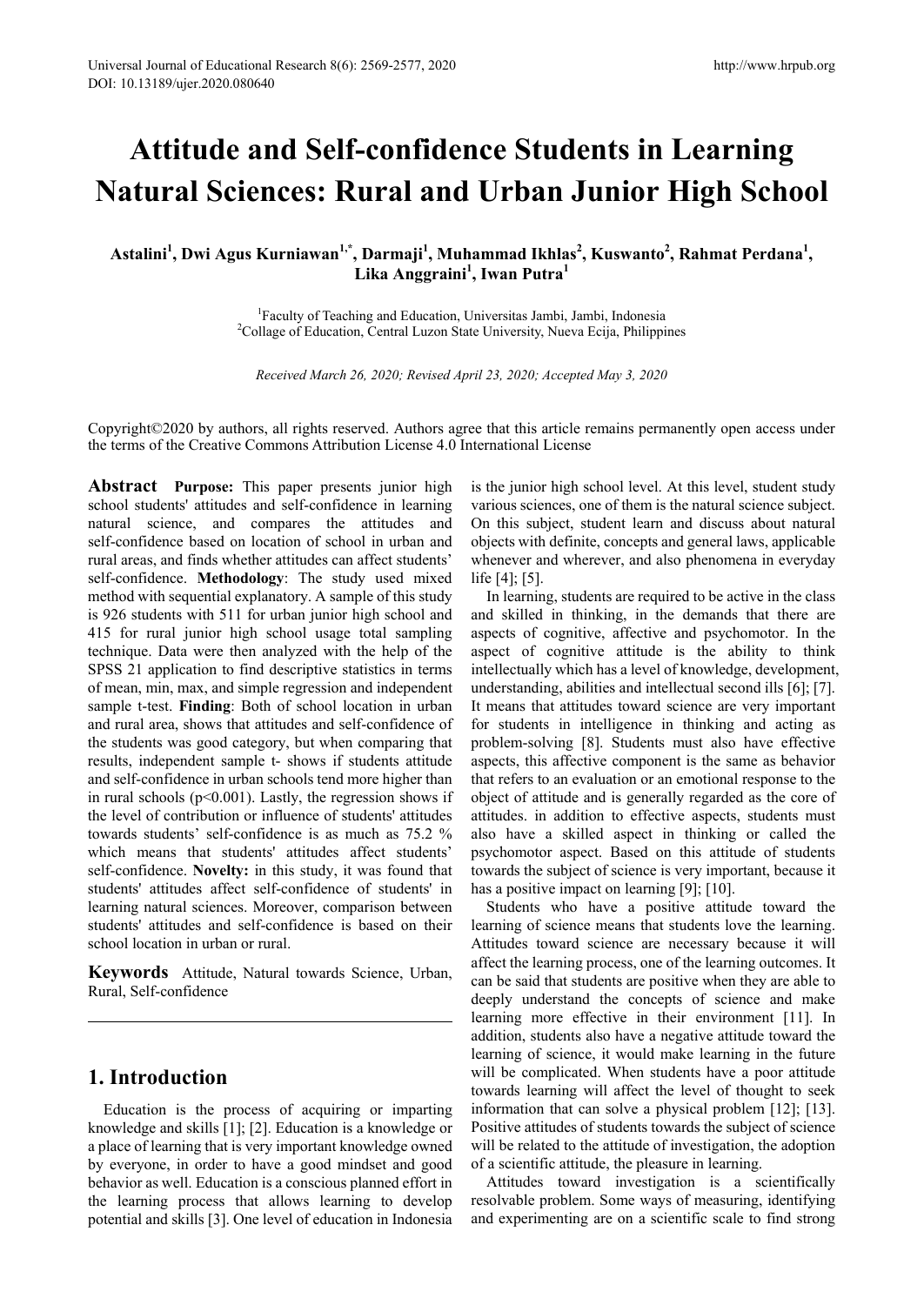information [14]. In this investigation activity, students are required to seek more scientific information on the learning process. It is intended that the students can find out for themselves the information in conducting the experiment. In conducting experiments students can understand conceptual knowledge. An experiment in scientific investigation refers to questions that are answered in a structured way [15]. Attitudes toward the science investigation are very positive for students in terms of doing experiments and students are more likely to be active.

While conducting an inquiry, students are trying to focus on experimenting, this can be said of the adoption of a scientific attitude. In that focus, students can be attentive, diligent, tenacious and earnest in scientific attitude investigation. Scientific attitude can be expressed by the attitude of science [16]. Scientific attitudes play a major role in the educational and life sciences of students pursuing educational science. In the learning process, students can perform a scientific attitude well when students understand the concept and critical problems in solving diligently in learning. This is said to be a very influential scientific attitude in the teaching-learning process involving students' attitudes toward science such as personality and curriculum [17]; [18]. Scientific attitude has good habits of thinking, in addition to improving student achievement in the learning process.

Pleasure in the process of learning is also a concern during the learning process, but often in the science is very difficult. So students who have fun in learning are very few. There is fun in science lessons if students know how to plan and implement solution strategies for questions through teaching methods [18]. Students who are happy in science learning will have curiosity about their learning. In addition, science learning will feel good when students have more intensive character [19]; [21]. In the learning process, students are happy when the material they learn is interesting and provides longer study time. In the learning process, the group of students looks active in learning. Then at the time of the experiment students can use the tool, string tools and get the data well. Besides how to develop student's pleasure to learning is to make the classroom more comfortable and have skill development [22]. Students who love to learn science will be interested to learn and increase study time longer.

Based on the above indicators the attitude plays an important role in the process of learning to reflect student behavior in learning. Through the attitude of students having an interest in science, students can be identified science issues that are relevant to the real world as well as the relationship of mathematical equations and concepts in science [23]; [24]. For example, in teaching teachers to explain concepts and mathematical equations, students are expected to understand and apply in the daily life of learning. These students have a negative and positive attitude towards the subject. Negative attitude of students feel bored and sleepy in learning, positive attitude of students diligently work on the problem and act in the classroom. In order to succeed in the attitude, then the teacher should use the strategies and methods of learning that are good at improving student attitudes. They have highlighted that they are happy in science lessons if students know how to plan and implement solution strategies for questions through teaching methods [25].

A student's self-confidence in learning is very important, as is the case with natural sciences learning. [23] Students who have good confidence, have positive feelings about themselves, have strong beliefs about themselves and have accurate knowledge of their abilities so they are able to develop their knowledge and talents [26]

The attitude and self-confidence of a student in learning natural sciences must be good, so that later learning followed by students tends to be easy, easy to follow and get good results later on [23]. With the same subjects, as well as the same taught material, perceptions of attitude and self-confidence of both students who study in urban areas and those in rural areas should be the same in learning natural sciences. But the reality is not certain, because many factors affect learning, one of which is an environmental factor or location of the school.

Based on that, the purpose of this study is to describe the attitudes and self-confidence of students, see whether attitudes can affect students' confidence in learning, and compare whether there is a difference between attitudes and self-confidence in students who are attending school in urban and rural areas.

# **2. Materials and Methods**

The research method used in this study is a mixed research method (mixed method). Mixed researched is a general type of research (It's one of the three paradigms) in which quantitative and qualitative methods, techniques, or other paradigm characteristics are mixed in one overall study [27]. The type of research used is the explanatory sequential mixture method. "An explanatory sequential mixed methods design consists of collecting quantitative data and then collecting qualitative data to help explain or elaborate on the quantitative results [27]; [28].

The sample of this research was obtained from 926 junior high school students with details of 511 for urban junior high school and 415 for rural junior high school, in Jambi Province, Indonesia, who were taken by the total sampling technique. Total sampling is a technique for sampling by using the entire population to be sampled [29]. Where, quantitative data were obtained through an attitude and confidence questionnaire, then continued with qualitative activities, namely conducting interviews with 50 students.

In this study, this study used two questionnaire instruments and interview, the interview is intended as an strengthen of the quantitative results obtained, attitude questionnaires adopted from [30] has 26 valid statements with a reliability of 0.83, the self-confidence questionnaire was adapted from [31] with 24 valid statements with a reliability of 0.72. The questionnaire uses a Likert scale of 5 (five).

The categories of questionnaire of attitude and self-confidence include, very good, good, enough, not good, and very not good, like table 1.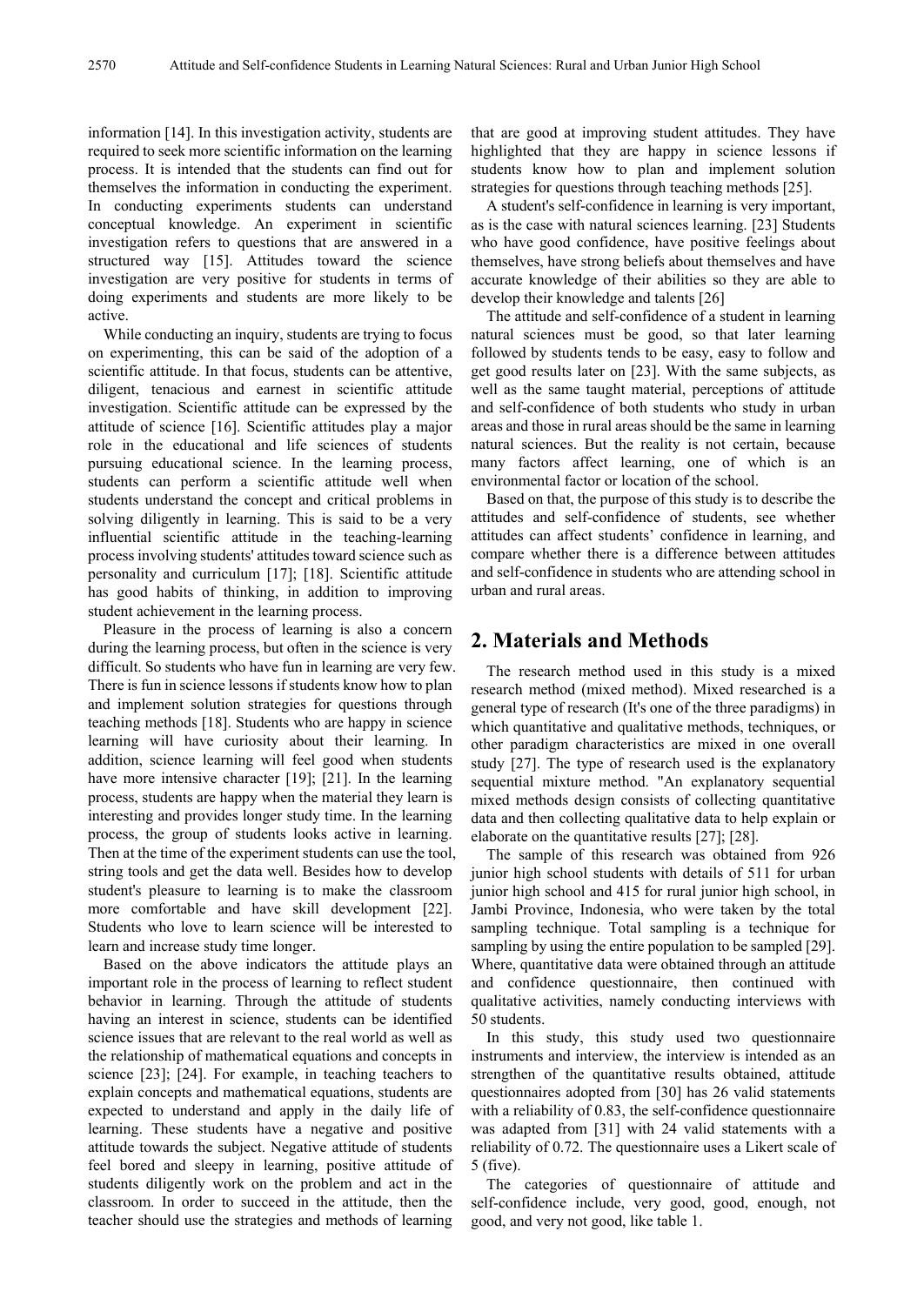|               | Interval                       |                                    |                      |                     |  |  |  |  |  |
|---------------|--------------------------------|------------------------------------|----------------------|---------------------|--|--|--|--|--|
| Category      |                                | Self-<br>confidence                |                      |                     |  |  |  |  |  |
|               | Attitude towards investigation | Adoption of scientific<br>attitude | Pleasure in learning | Self-<br>confidence |  |  |  |  |  |
| Very Not Good | $9.0 - 16.2$                   | $7.0 - 12.6$                       | $10.0 - 18.0$        | $21.0 - 37.8$       |  |  |  |  |  |
| Not Good      | $16.3 - 23.4$                  | $12.7 - 18.2$                      | $18.1 - 26.0$        | $37.9 - 54.6$       |  |  |  |  |  |
| Enough        | $23.5 - 30.6$                  | $18.3 - 23.8$                      | $26.1 - 34.0$        | $54.7 - 71.4$       |  |  |  |  |  |
| Good          | $30.7 - 37.8$                  | $23.9 - 29.4$                      | $34.1 - 42.0$        | $71.5 - 88.2$       |  |  |  |  |  |
| Very Good     | $37.9 - 45.0$                  | $29.5 - 35.0$                      | $42.1 - 50.0$        | $88.3 - 105.0$      |  |  |  |  |  |

**Table 1**. Categories of students' attitudes, and confidence in learning

Attitude, and Self-Confidence questionnaire and interview data collection



**Figure 1.** Data Collection

In this study the data collection procedure can be seen in Figure 1.

In the first data collection process, because it uses the type of sequential explanation, the first data obtained is quantitative data through questionnaire given to the students. Then data analysis uses the SPSS 21 application to look for descriptive statistics to view quantitative data, while qualitative data use miles & huberman, namely data reduction, data display, and conclusions [32]. Descriptive statistics are presented in summary frequencies, such as mean, mode, median, minimum, maximum and standard deviation [27]. In this study the descriptive statistics used are mean, min, Max, and Category and the hypothesis using simple regression and independent sample t test.

## **3. Results**

The novelty of this study is seen from three indicators of student attitudes namely, attitude toward investigation, adoption of scientific attitude, and pleasure in learning towards self-confidence, as well as a comparison between the attitudes and self-confidence of students attending school in urban and rural areas.

Research findings are explained in this section. The category, mean, min, max, percentage, regression between two variables and comparison between rural and urban are presented as follows.

#### *Attitude towards Investigation of students in urban and rural schools*

The result of attitude data processing on the investigation in science for urban schools is showed by the table 2, meanwhile for the rural schools showed by the table 3.

Table 2 shows attitudes toward investigation for urban

schools' area as much as 926 respondents, dominated by good attitude, as many as 607 respondents. So, the student's attitude toward the investigation is categorized good. Then table 2 also states the attitude of the category is not good as much as 4.2%, for the attitude of the category is enough there are 23.4%. Then in the good category that is 65.6 % and the last attitude is very good is 6.8%. From the 926 students having a mean value of 36.6, a maximum value is 41, and a minimum value is17.

**Table 2.** Attitude towards investigation in urban junior high school

|                  | Classification   |              | Mean | Min | Max | $\frac{0}{0}$ |
|------------------|------------------|--------------|------|-----|-----|---------------|
| Range            | Attitude         | Total        |      |     |     |               |
| $9.0 -$<br>16.2  | Not very<br>good | $\mathbf{0}$ |      |     |     | 0.0           |
| $16.3 -$<br>23.4 | Not good         | 39           |      |     |     | 4.2           |
| $23.5 -$<br>30.6 | Enough           | 217          | 36.8 | 18  | 42  | 23.4          |
| $30.7 -$<br>37.8 | Good             | 607          |      |     |     | 65.8          |
| $37.9 -$<br>45.0 | Very<br>good     | 63           |      |     |     | 6.8           |
| Total            |                  | 926          |      |     |     | 100           |

Afterward, table 3 shows attitudes toward investigation for rural schools' area as much as 926 respondents, dominated by good attitude, as many as 505 respondents. So, the student's attitude toward the investigation is categorized good. Then table 2 also states the attitude of the category is not good as much as 5.5%, the attitude of the category is enough as there are 35.2%. Then in the good category that is 54.5 % and the last attitude is very good is 4.8%. From the 926 students having a mean value of 33.5, a maximum value is 41, and a minimum value is16.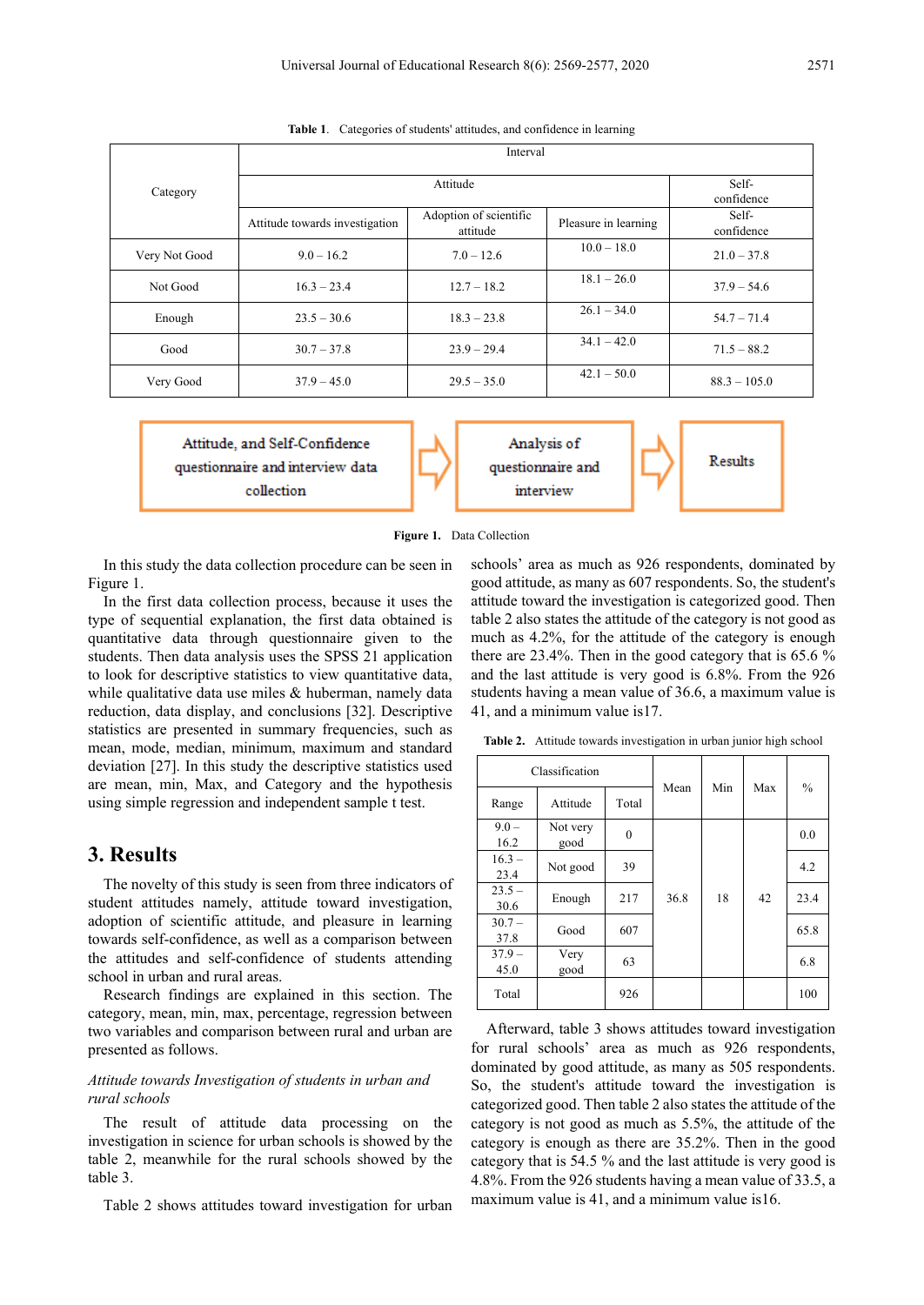|                  | Classification   |          | Mean | Min | Max | $\frac{0}{0}$ |
|------------------|------------------|----------|------|-----|-----|---------------|
| Range            | Attitude         | Total    |      |     |     |               |
| $9.0 -$<br>16.2  | Not very<br>good | $\theta$ |      |     |     | 0.0           |
| $16.3 -$<br>23.4 | Not<br>good      | 51       |      |     |     | 5.5           |
| $23.5 -$<br>30.6 | Enough           | 326      | 33.5 | 16  | 41  | 35.2          |
| $30.7 -$<br>37.8 | Good             | 505      |      |     |     | 54.5          |
| $37.9 -$<br>45.0 | Very<br>good     | 44       |      |     |     | 4.8           |
| <b>TOTAL</b>     |                  | 926      |      |     |     | 100           |

**Table 3.** Attitude towards investigation in rural junior high school

Interview results say students in categorize well-known students can find out for themselves new things, accept opinions of others, and like to do experiments. Can be seen from the results of the interview below.

*"Do you like experiment/experiment?"*

*"Yes I like experiment/experiment." (U)*

*"Do you find out your own answers when doing experiments or ask for answers from friends/teachers? Explain!"*

*"I find by myself without asking a friend or teacher. because it can assess how far we know about the experiment. but I received an appeal from others when I was wrong in experimenting." (U)*

*"Do you like experiment/experiment?"*

*"I am very interested in experiments, because teachers do not always carry out experiments." (R)*

*"Do you find out your own answers when doing experiments or ask for answers from friends/teachers? Explain!"*

*"I found the answers by myself in the experimental activities, but more discussed with friends and teachers." (R)*

#### *Adoption of a scientific attitude of students in urban and rural schools*

The result of adoption of a scientific attitude in natural science learning for urban schools is showed by the table 4, meanwhile for the rural schools showed by the table 5.

**Table 4.** Adoption of a scientific attitude for urban junior high school

|                  | Classification   |          | Mean | Min  |      | $\frac{0}{0}$ |
|------------------|------------------|----------|------|------|------|---------------|
| Range            | Attitude         | Total    |      |      | Max  |               |
| $7.0 -$<br>12.6  | Not very<br>good | $\theta$ |      |      |      | 0.0           |
| $12.7 -$<br>18.2 | Not<br>good      | 71       |      |      |      | 7.7           |
| $18.3 -$<br>23.8 | Enough           | 196      | 28.6 | 15.5 | 33.5 | 21.2          |
| $23.9 -$<br>29.4 | Good             | 598      |      |      |      | 64.6          |
| $29.5 -$<br>35.0 | Very<br>good     | 61       |      |      |      | 6.6           |
| <b>TOTAL</b>     |                  | 926      |      |      |      | 100           |

Table 4 shows the adoption of scientific attitudes for

urban schools' area as much as 926 respondents, dominated by good attitude, as many as 598 respondents. So, the student's adoption of scientific attitude is categorized good. Then table 4 also states the attitude of the category is not good as much as 7.7%, for the attitude of the category is enough there are 21.2%. Then in the good category that is 64.6 % and the last attitude is very good is 6.6%. From the 926 students having a mean value of 28.5 a maximum value is 35.5, and a minimum value is 15.5.

**Table 5.** Adoption of a scientific attitude for rural junior high school

| Classification   |                  | Mean     | Min  | Max | $\frac{0}{0}$ |      |
|------------------|------------------|----------|------|-----|---------------|------|
| Range            | Attitude         | Total    |      |     |               |      |
| $7.0 -$<br>12.6  | Not very<br>good | $\theta$ |      |     |               | 0.0  |
| $12.7 -$<br>18.2 | Not<br>good      | 89       |      |     |               | 9.6  |
| $18.3 -$<br>23.8 | Enough           | 310      | 24.3 | 13  | 31.5          | 33.5 |
| $23.9 -$<br>29.4 | Good             | 497      |      |     |               | 53.7 |
| $29.5 -$<br>35.0 | Very<br>good     | 30       |      |     |               | 3.2  |
| <b>TOTAL</b>     |                  | 926      |      |     |               | 100  |

Afterward, table 5 shows the adoption of scientific attitudes for rural schools area as much as 926 respondents, dominated by good attitude, as many as 497 respondents. So, the student's adoption of scientific attitude is categorized good. Then table 5 also states the attitude of the category is not good as much as 9.6%, for the attitude of the category is enough there are 33.5%. Then in the good category that is 53.7 % and the last attitude is very good is 3.2%. From the 926 students having a mean value of 24.3 a maximum value is 31.5, and a minimum value is 13. If seen further, it is found that students' adoption of a scientific attitude in junior schools in urban areas is higher than in rural areas.

Interviews say students in categorize well-known students like to listen to different opinions. For example, students do the task of the teacher if there is a different opinion in the way of completing; the student can accept not fixated with the answer itself. This is seen from the results of the interview below.

*"Do you want to listen to the opinions of others who are different? What is?"*

*"Yes, I want, because by listening to the opinions of others we can know what is right and wrong to be fixed." (U)*

*"Do you want to listen to the opinions of others who are different? What is?"*

*"Yes ,I want, because by listening to the opinions of others we can know what is right and wrong to be fixed." (R)*

#### *Pleasure in learning*

The result of pleasure in natural science learning for urban schools is showed by the table 6, meanwhile for the rural schools is showed by the table 7.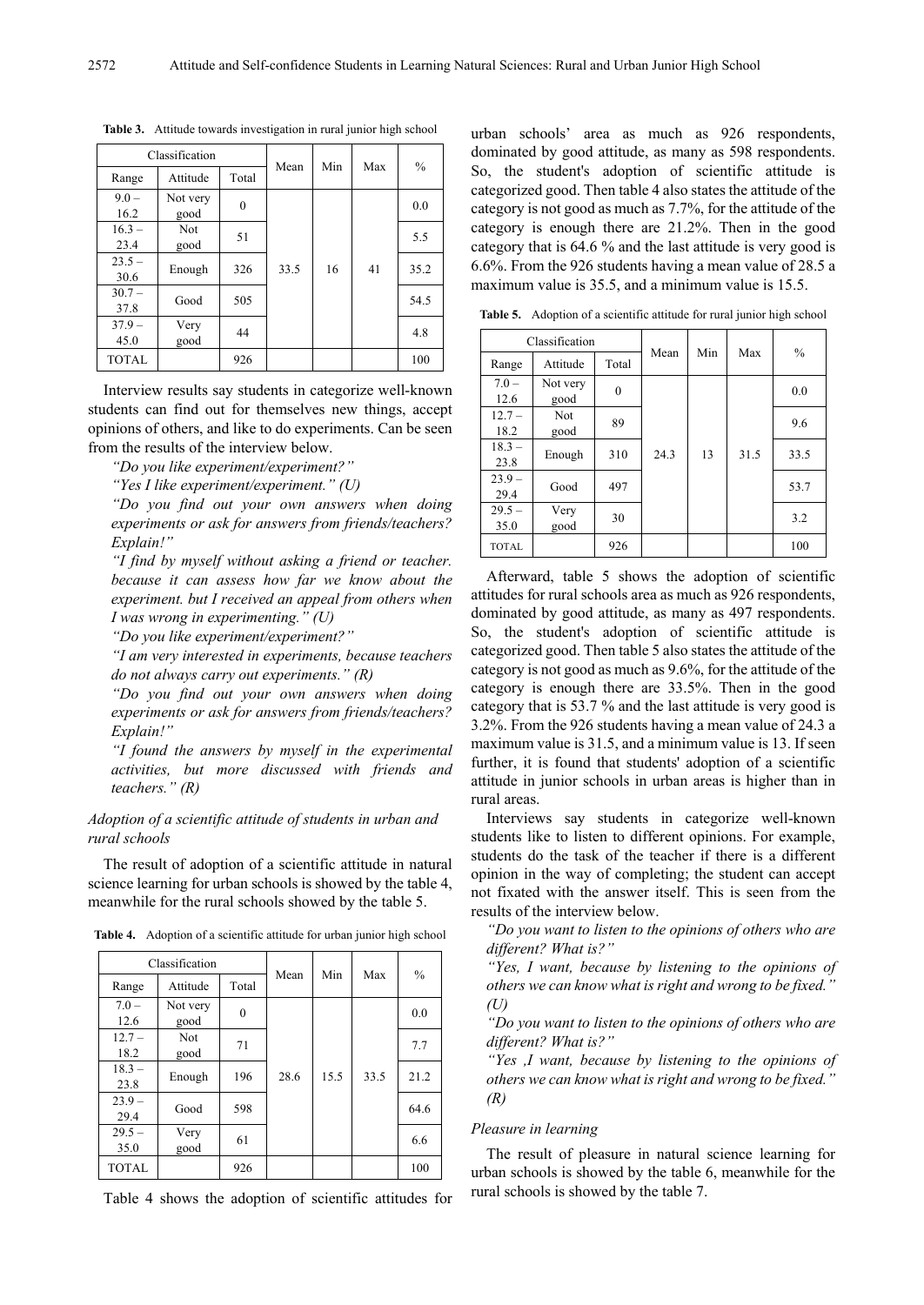| Classification   |                  |          |      | Min  | Max  | $\frac{0}{0}$ |
|------------------|------------------|----------|------|------|------|---------------|
| Range            | Attitude         | Total    | Mean |      |      |               |
| $10.0 -$<br>18.0 | Not very<br>good | $\theta$ |      |      |      | 0.0           |
| $18.1 -$<br>26.0 | Not<br>good      | 87       |      |      |      | 9.4           |
| $26.1 -$<br>34.0 | Enough           | 202      | 39.5 | 20.2 | 49.6 | 21.8          |
| $34.1 -$<br>42.0 | Good             | 526      |      |      |      | 56.8          |
| $42.1 -$<br>50.0 | Very<br>good     | 111      |      |      |      | 12.0          |
| <b>TOTAL</b>     |                  | 926      |      |      |      | 100           |

**Table 6.** Pleasure in learning for urban junior high school

Bable 6 shows pleasure in learning for urban schools' areas as much as 926 respondents, dominated by good attitude, yeah, 526 respondents. So, the students' pleasure in learning is categorized good. Then table 6 also states the attitude of the category is not good as much as 9.4%, for the attitude of the category is enough there are 21.8%. Then in the good category that is 56.8 % and the last attitude is very good is 12%. From the 926 students having a mean value of 39.5 a maximum value is 49.6, and a minimum value is 20.2.

**Table 7**. Pleasure in learning for rural junior high school

|                  | Classification   |       | Mean | Min | Max | $\frac{0}{0}$ |
|------------------|------------------|-------|------|-----|-----|---------------|
| Range            | Attitude         | Total |      |     |     |               |
| $10.0 -$<br>18.0 | Not very<br>good | 3     |      |     |     | 0.3           |
| $18.1 -$<br>26.0 | Not<br>good      | 90    |      |     |     | 9.7           |
| $26.1 -$<br>34.0 | Enough           | 312   | 35.5 | 11  | 45  | 33.7          |
| $34.1 -$<br>42.0 | Good             | 451   |      |     |     | 48.7          |
| $42.1 -$<br>50.0 | Very<br>good     | 70    |      |     |     | 7.6           |
| <b>TOTAL</b>     |                  | 926   |      |     |     | 100           |

Afterward, table 7 shows pleasure in learning for rural schools as many areas as 926 respondents, dominated by good attitude, yes, 451 respondents. So, the students' pleasure in learning is categorized good. Then table 7 also states the attitude of the category is not good as much as 9.7%, for the attitude of the category is enough there are 33.7%. Then in the good category that is 48.7% and the last attitude is very good is 7.6%. From the 926 students having a mean value of 35.5 a maximum value is 45, and a minimum value is 11. If seen further, it was found that students' pleasure in learning natural science for junior schools in urban areas is higher than in rural areas.

The results of the interviews said students in categorized well enough known students love to study natural science. For example, students in the class actively ask and dare to deliver answers in front of the class. This can be seen from the results of the interview below.

*"Do you enjoy learning natural science? What is the proof"*

*"Yes I enjoy learning natural science. The proofis I actively ask and do on the whiteboard when asked by the*  *same teacher" (U)*

*"If given the same task by the teacher when you do it?" "Night time"(U)*

*"Do your own work by yourselves or by chatting with friends?"*

*"Do it by myself." (U)*

*"Do you enjoy learning natural science? What is the proof"*

*"Yes I enjoy learning natural science. The proof is I actively ask and do on the blackboard when asked by the same teacher" (R)*

*"If given the same task by the teacher when you do it?" "Afternoon time"(R)*

*"Do your own work by yourselves or by chatting with friends?"*

*"No, I study together, because not all my friends have books." (R)*

#### *Self-confidence of students in urban and rural*

The result of students' self-confidence in learning of natural science for urban schools is showed by the table 8, meanwhile for the rural schools is showed by the table 9.

|  |  | <b>Table 8.</b> Self-confidence in learning for urban junior high school |  |  |  |  |  |  |  |
|--|--|--------------------------------------------------------------------------|--|--|--|--|--|--|--|
|--|--|--------------------------------------------------------------------------|--|--|--|--|--|--|--|

| Classification    |                    | Mean     | Min  | Max | $\frac{0}{0}$ |      |
|-------------------|--------------------|----------|------|-----|---------------|------|
| Range             | Attitude           | Total    |      |     |               |      |
| $21.0 -$<br>37.8  | Not very<br>good   | $\theta$ |      |     |               | 0.0  |
| $37.9 -$<br>54.6  | <b>Not</b><br>good | 85       |      |     |               | 9.2  |
| $54.7 -$<br>71.4  | Enough             | 213      | 83.5 | 44  | 102           | 23.0 |
| $71.5 -$<br>88.2  | Good               | 552      |      |     |               | 59.6 |
| $88.3 -$<br>105.0 | Very<br>good       | 76       |      |     |               | 8.2  |
| <b>TOTAL</b>      |                    | 926      |      |     |               | 100  |

Table 8 shows students' self-confidence in learning of natural science for urban schools area as much as 926 respondents, dominated by good attitude, as many as 552 respondents. So, the students' self-confidence in learning is categorized good. Then table 8 also states the attitude of the category is not good as much as 9.2%, for the attitude of the category is enough there are 23%. Then in the good category that is 59.6 % and the last attitude is very good is 8.2%. From the 926 students having a mean value of 83.5 a maximum value is 102, and a minimum value is 44.

Furthermore, table 9 shows students' self-confidence in learning of natural science for rural schools area as much as 926 respondents, dominated by good attitude, as many as 496 respondents. So, the students' self-confidence in learning is categorized good. Then table 9 also states the attitude of the category is not good as much as 10.2%, for the attitude of the category is enough there are 31.4%. Then in the good category that is 53.6 % and the last attitude is very good is 4.9%. From the 926 students having a mean value of 77.5 a maximum value is 98.5, and a minimum value is 40.5. If seen further, it is found that students' self-confidence in learning natural science for junior schools in urban areas is higher than in rural areas.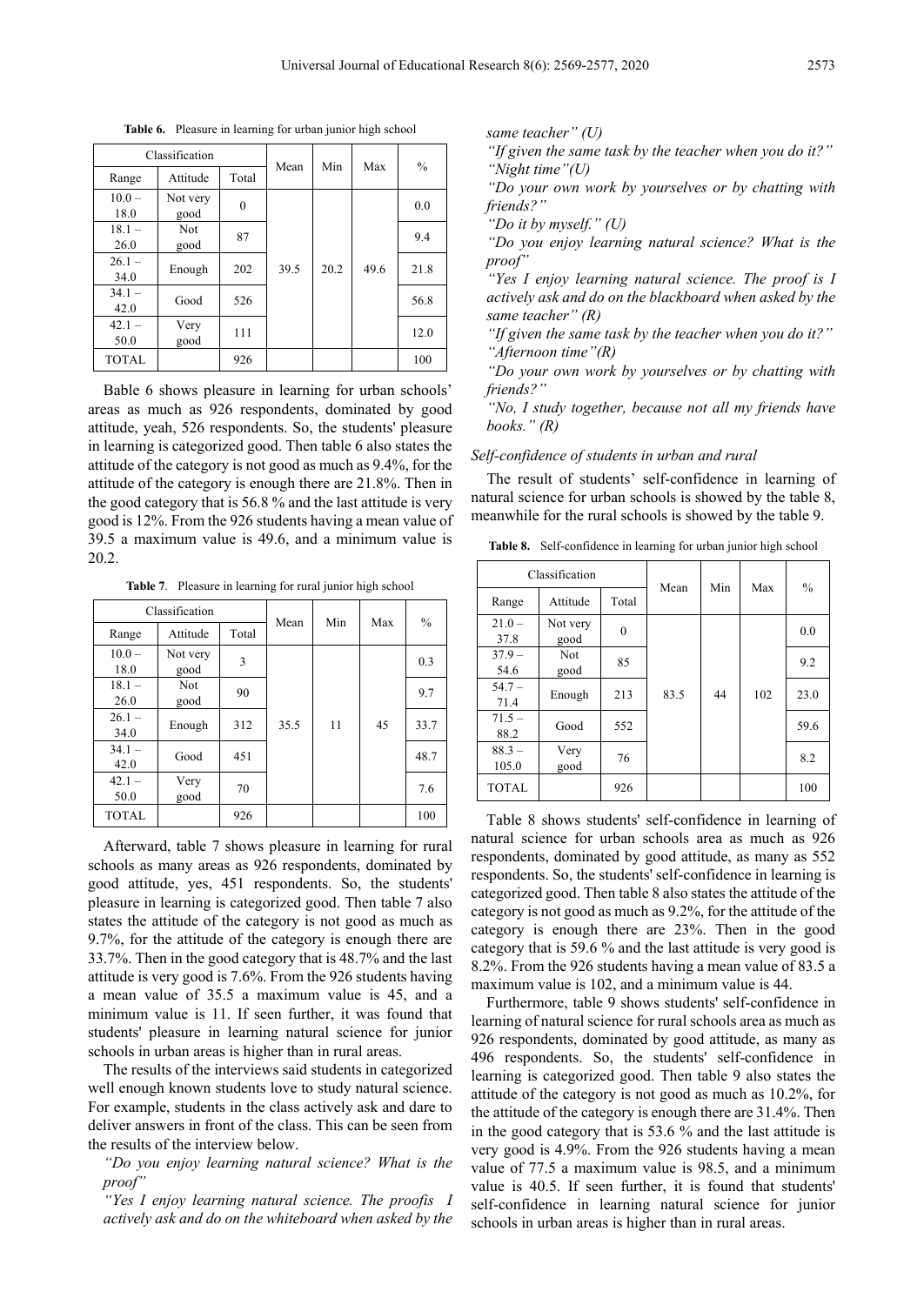|                   | Classification     |          | Mean | Min  | Max  | $\frac{0}{0}$ |
|-------------------|--------------------|----------|------|------|------|---------------|
| Range             | Attitude           | Total    |      |      |      |               |
| $21.0 -$<br>37.8  | Not very<br>good   | $\theta$ |      |      |      | 0.0           |
| $37.9 -$<br>54.6  | <b>Not</b><br>good | 94       |      |      |      | 10.2          |
| $54.7 -$<br>71.4  | Enough             | 291      | 77.5 | 40.5 | 98.5 | 31.4          |
| $71.5 -$<br>88.2  | Good               | 496      |      |      |      | 53.6          |
| $88.3 -$<br>105.0 | Very<br>good       | 45       |      |      |      | 4.9           |
| <b>TOTAL</b>      |                    | 926      |      |      |      | 100           |

**Table 9.** Self-confidence in learning for rural junior high school

#### *The Regression*

The results of the influence of attitude with self-confidence students' can be seen in table 10 below.

**Table 10.** Results of regression

| Variable |        | Unstandardized<br>Coefficients | Standardized<br>Coefficients |       | S1g. |
|----------|--------|--------------------------------|------------------------------|-------|------|
|          | в      | Std.<br>Beta<br>Error          |                              |       |      |
| Constant | 17.521 | 3.262                          |                              | 4.820 | .000 |
| Attitude | .142   | .124                           | .132                         | 2.321 | .019 |

From table 10, it can be seen the results of a simple regression test found that the regression equation is  $Y =$  $17.521 + 0.142X$ , where it is found that attitude influences self-confidence (B=0.142,  $p$ <0.05).

**Table 11.** Contribution from attitude on self-confidence

| Model |     | R square | Adjust R Square | Std. Error of<br>the Estimate |
|-------|-----|----------|-----------------|-------------------------------|
|       | 840 |          | 719             | 2.905                         |

The results of simple regression analysis showed that the value of coefficient of determination was  $(R^2)$  0.752, this means that the contribution of attitude to self-confidence skills is 75.2%, while the remaining 24.80% is influenced by other variables.

#### *Differences in Students' Attitudes and Self-confidence based on Urban and Rural Schools*

To find out whether there is a difference between students ' attitudes and self-confidence in learning natural science based on urban and rural schools' area, an independent sample t-test was used. Table 12 shows the difference between students 'attitude in learning natural sciences based on urban and rural schools' area, meanwhile table 13 shows the self-confidence.

Based on the table 12, result shows that there is differences among students' attitudes in learning natural sciences based on their schools' area  $(t(924) = 22.874$ , p<0.001)), where students who are schooling in urban schools' area ( $M = 4.022$ , SD = 0.13621) tent to provide higher attitudes than students who are schooling in rural schools' area (M=3.561, SD = 0.19815).

**Table 12.** Independent sample t-test for attitude

|          | School<br>Area | Mean  | Std. Deviation | т      | df      |       | 95% confidence interval |       |
|----------|----------------|-------|----------------|--------|---------|-------|-------------------------|-------|
|          |                |       |                |        |         | Sig.  | Lower                   | Upper |
| Attitude | Urban          | 4.022 | .13621         | 22.874 | 924     | 0.000 | 18.652                  | .6120 |
|          | Rural          | 3.561 | .19815         | 22.863 | 912.074 |       | 17.421                  | .8615 |

**Table 13.** Independent sample t-test for self-confidence

|                 | School |       | Std.<br>Deviation | <sup>T</sup> | df      | Sig.  | 95% confidence<br>interval |       |
|-----------------|--------|-------|-------------------|--------------|---------|-------|----------------------------|-------|
| Area            |        | Mean  |                   |              |         |       | Lower                      | Upper |
| Self-confidence | Urban  | 4.019 | .12451            | 21.452       | 924     | 0.000 | 19.425                     | .5420 |
|                 | Rural  | 3.494 | .17841            | 21.452       | 917.002 |       | 16.281                     | .9415 |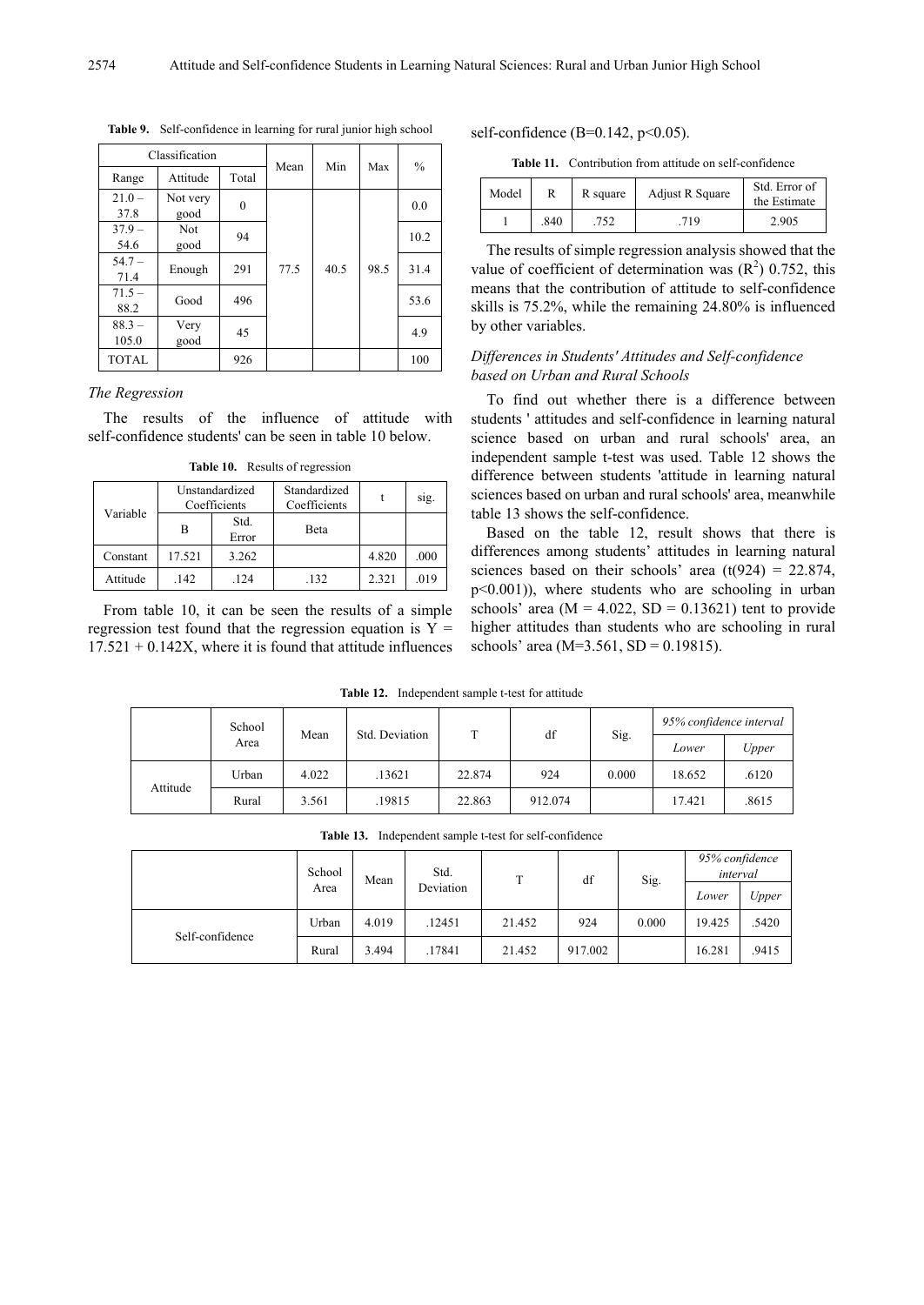Furthermore, based on the table 13, result shows that there is differences among students' self-confidence in learning natural sciences based on their schools' area  $(t(924) = 21.452, p<0.001)$ , where students who are schooling in urban schools' area  $(M = 4.019, SD = 0.12451)$ tent to provide higher self-confidence than students who are schooling in rural schools' area (M=3.491, SD = 0.17841).

## **4. Discussion**

Attitude to natural science is a reflective behavior in the learning process. Attitudes toward natural science are considered to be beneficial to a person or situation that results in likes or dislikes [33]. Many factors influence the student's attitude, namely social influence and internal circumstances. Attitudes towards the investigation in natural science conducted on junior high school students in both of urban and rural area has a dominant category attitude that is a good attitude.

Attitudes to the study of natural science show that students love experimental learning. This investigation should learn the skills in solving the problem of one of them doing experiments [15]; [34]. The positive thing about this investigation is that students tend to be more active in finding new things and have a high curiosity to make learning more effective. An Investigations can improve thinking problems [35]. Attitudes toward investigation in natural science are very important in the scope of the school. This is in line with [36]. An important goal of science education is for students to develop interest and support within scientific inquiry, and acquire and apply science and technology for personal, social, and global benefits.

Adoption of the scientific attitude done to junior high school students in both of urban and rural area has a dominant category attitude that is a good attitude. The adoption of a dominant scientific attitude is to listen to the opinions of different people. Because students prefer to exchange different opinions in order to know right and wrong in order to be corrected. A scientific attitude can develop students' useful characters in shaping the life of the scientific community [17]. Scientific attitude is influential in learning. For example, students tired of listening to new ideas do not want to listen to the opinions of others, which makes student learning outcomes low. Factors influencing attitudes are identified from various fields in the ethics and psychology literature [38]. In addition, students have a positive attitude towards the scientific attitude that can change bad habits for the better. Scientific attitude is one of the main areas of concern to a teacher in a class situation in general [39].

Based on the results obtained from the questionnaire data on the pleasure indicators in natural science learning conducted on junior high school students in both of urban and rural area, a dominant category attitude is good. With a good enough attitude in the pleasure of learning in natural science, students are active in the class and want to do their

own work. The pleasure of learning depends on the learning process, the student happy in learning will have a positive impact on the teacher. Students say that the teacher while learning is very friendly and understand the concept deeper. It is very important for students to have an experienced conceptual understanding and make the learning situation happy [22]. This positive attitude makes students' learning pleasure improve their learning outcomes. The results of good natural science learning are influenced by the enjoyment of students' science and pleasure given the predictive effect of learning science. In addition, students who have positive emotions associated with pleasure will be successful in learning [39]; [40].

One aspect of personality that shows quality human resources is one's level of self-confidence. Self-confidence has an important function to actualize one's potential. Many problems arise because a person lacks self-confidence, for example, a student who cheats on an exam is one example that the student does not believe in his own abilities, he relies more on others. This illustrates the unpreparedness especially of students in facing exams. The low self-esteem that students have, encourages students to commit fraud in working on exam questions [41]. This is done because of the feelings of stress and anxiety experienced by students for fear of failing and not passing the national exam that has very strict assessment standards. A student who has confidence will try hard in conducting learning activities. Someone who has high confidence has a sense of optimism in achieving something as expected [42]. Conversely, someone who lacks confidence believes that he lacks the ability. Negative assessment of its ability can hamper efforts to be made to achieve the objectives to be achieved. These negative views and judgments cause students not to do any activities with all the capabilities they have [43]. Even though it might actually have the ability.

There is a difference in the value of attitude and self-confidence in urban and rural areas. Seen from these two values, students in urban areas tend to have a high attitude and self-confidence than students in rural areas. This phenomenon can be caused by several factors. Generally, it can be influenced by internal factors and external factors.

Student internal factors are influenced by conditions caused by students themselves. This can be influenced by learning styles, learning motivation [44] on natural science, the trauma of learning natural science. In other cases, it can come from something that keeps students away from learning that comes from students [45].

External factors come from conditions around students. This has a profound effect on the value of attitude and self-confidence of students in urban and rural area schools. There is tendency of students in urban areas to have social, environmental, and supporting facilities when compared to those in schools in rural areas [46]; [47].

# **5. Conclusion**

Student attitudes toward natural sciences have good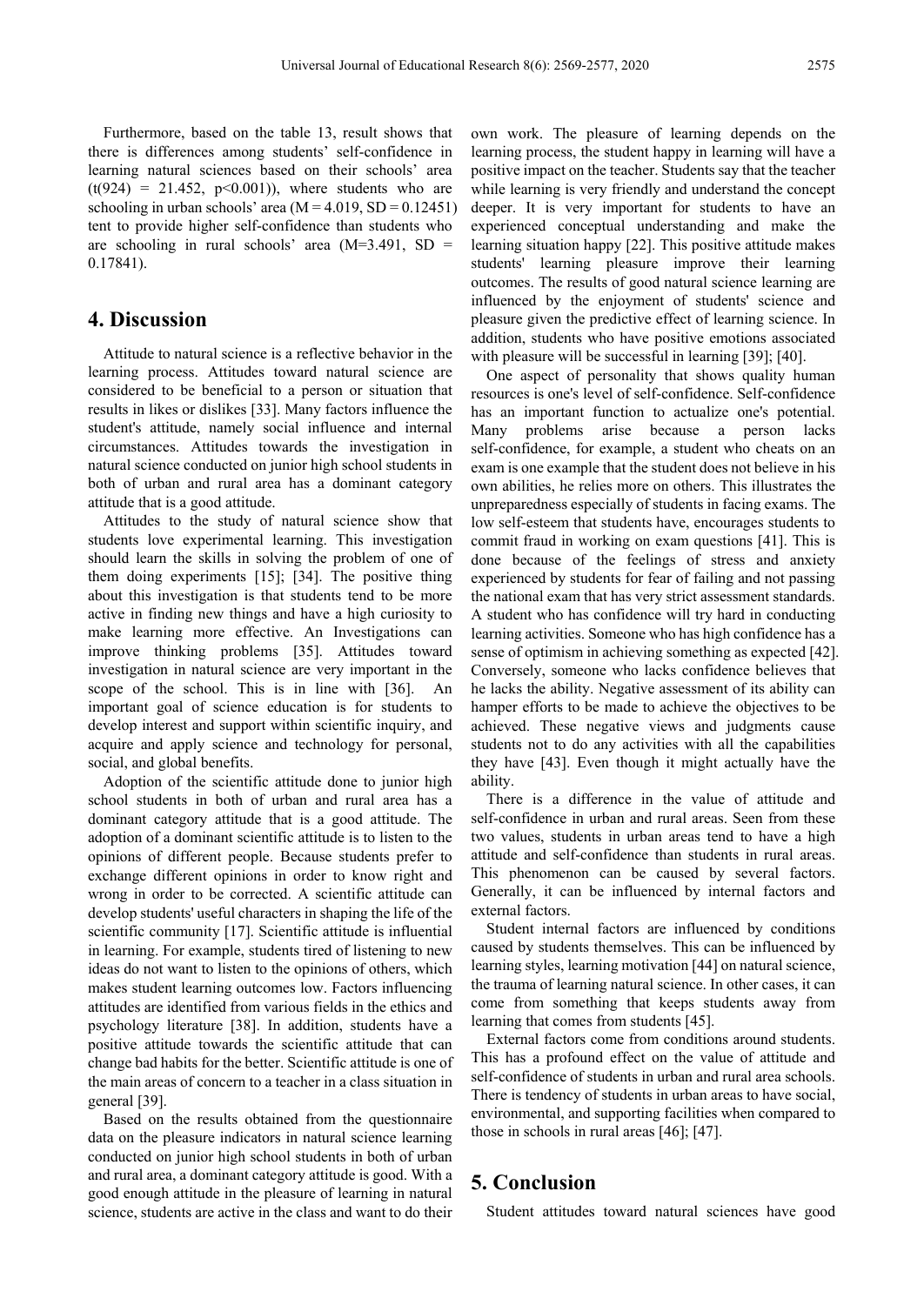values for both urban and rural school areas, but when it comes to comparing them, students in urban tend to get higher attitudes and self-confidence than students in rural area. Regression shows if attitudes affect self-confidence of students. Students who have a good attitude in natural science will influence learning, and make students more confident in learning natural science. If students have a good attitude then they will be more active in the learning process because students have high self-confidence.

# **Acknowledgements**

The researchers would like to thank all the principals who have been willing to give permission for us to use the school that is managed to be a place of research, and all the partitions that have helped us.

## **REFERENCES**

- [1] K. Wood. "*Education the Basics*". New York. Touchstone, 2011
- [2] A. Astalini., D. A. Kurniawan., U. Sulistiyo., R. Perdana., & Susbiyanto. "E-Assessment Motivation in Physics Subjects for Senior High School". *International Journal of Online and Biomedical Engineering (iJOE)*, 15(11), 4-15. 2019.
- [3] Indonesia, Law on the National Education System, Law No. 20 of 2003
- [4] I. Kaniawati., A. Samsudin., Y. Hasopa., A. D. Sutrisno., & E. Suhendi. "The Influence Of Using Momentum And Impulse Computer Simulation To Senior High School Students' Concept Mastery". *In Journal Of Physics: Conference Series* Vol. 739, No. 1, 012060. Iop Publishing. 2016.
- [5] D. Darmaji., D. A. Kurniawan., & Irdianti. "Physics education students' science process skills". *International Journal of Evaluation and Research in Education (IJERE)",* 8(2), 293-298. 2019.
- [6] C. M. Reigeluth. *"Intructional - Design Theories And Models"*. New York: Routledge. 2012.
- [7] Asrial., Syahrial., D. A. Kurniawan., F. Chan., P. Nugroho., R. A. Pratama., & R. Septiasari. "Identification: The Effect Of Mathematical Competence On Pedagogic Competency Of Prospective Teacher". *Humanitiest & Social Sciences Reviews (HSSR),* 7(4), 85-92. 2019.
- S. K. Reddy., & S. Kumari. "Effect Of Short Term Yoga Practices On Cognitive Function And Attitude Towards Violence In School Children-A Randomized Control Study". *Voice Of Research*, 3(4), 14-16. 2015.
- [9] Astalini., D. A. Kurniawan., Darmaji., L. R. Sholihah., & R. Perdana. "Characteristics Of Students' Attitude To Physics In Muaro Jambi High School". *Humanities & Social Sciences Reviews (HSSR)*, 7(2), 91-99. 2019.
- [10] S. Liu., & C. Laohawiriyanon. "Students' Attitudes towards Cultural Learning in the English Classroom: A Case Study of Non-English Major Students in a Chinese University". *International Journal of English Language Education*. 1(3),

28-42, 2013.

- [11] A. Veloo., R. Nor., & R. Khalid. "Attitude Towards Physics And Additional Mathematics Achievement Towards Physics Achievement". *International Education Studies*, 8(3), 35-43. 2015.
- [12] O. O. Olasimbo. & C. O. Rotimi. "Attitudes Of Students Towards The Study Of Physics In College Of Education Ikere Ekiti, Ekiti State, Nigeria". *American International Journal Of Contemporary Research*, 2(12):86. 2012.
- [13] Asrial., Syahrial., D. A. Kurniawan., M. Subandiyo., & N. Amalina. "Exploring obstacles in language learning among prospective primary school teacher". *International Journal of Evaluation and Research in Education (IJERE),* 8(2), 249-254. 2019.
- [14] A. G. Welch. "Using The Tosra To Assess High School Students' Attitudes Toward Science After Competing In The First Robotics Competition: An Exploratory Study". *Eurasia Journal Of Mathematics, Science & Technology Education*, 6(3). 2010.
- [15] N. G. Lederman., J. S. Lederman., & A. Antink. "Nature Of Science And Scientific Inquiry As Contexts For The Learning Of Science And Achievement Of Scientific Literacy". *International Journal Of Education In Mathematics, Science And Technology*, 1(3). 2013.
- [16] A. I. Farooq. "Measurement Of Scientific Attitude Of Secondary School Students In Pakistan". *Academic Research International*, 379-392. 2012.
- [17] M. P. Lacap. "The scientific attitudes of students major in science in the new teacher education curriculum". *Asia Pacific Journal of Multidisciplinary Research*, 3(5), 7-15. 2015.
- [18] R. Trumper. "Factors Affecting Junior High School Students' Interest In Physics". *Journal Of Science Education And Technology*, 15(1), 47-58. 2006.
- [19] R. M. D. Guido. "Attitude And Motivation Towards Learning Physics". *Arxiv Preprint Arxiv*:1805.02293, 2018.
- [20] L. Manasia. "Enjoyment Of Learning In Upper Secondary Education. An Exploratory Research". *Procedia-Social And Behavioral Sciences,* 180, 639-646. 2015
- [21] D. Darmaji., A. Astalini., D. A. Kurniawan., H. Parasdila., Irdianti., S. Hadijah., & R. Perdana. "Practicum Guide: Basic Physics Based of Science Process Skill". *Humanities & Social Science Reviews (HSSR)*, 7(4), 151-160. 2019.
- [22] R. Maharaj-Sharma., & A. Sharma. "Using Ict In Secondary School Science Teaching–What Students And Teachers In Trinidad And Tobago Say?". European Journal Of Education Studies. 2017.
- [23] A. Astalini., D. Darmaji., H. Pathoni., W. Kurniawan., Jufrida., D. A. Kurniawan., & R. Perdana. "Motivation and Attitude of Students on Physics Subject in the Middle School in Indonesia". *International Education Studies*, 12(9), 15-26. 2019.
- [24] A. Astalini., D. Darmaji., W. Kurniawan., K. Anwar., & D. A. Kurniawan. "Effectiveness of Using E-Module and E-Assessment". *International Journal Of Interactive Mobile Technologies*, 13(9), 21-39. 2019.
- [25] N. Erdemir. "Determining Students' Attitude Towards Physics Through Problem-Solving Strategy". *In Asia-Pacific Forum On Science Learning And Teaching*,